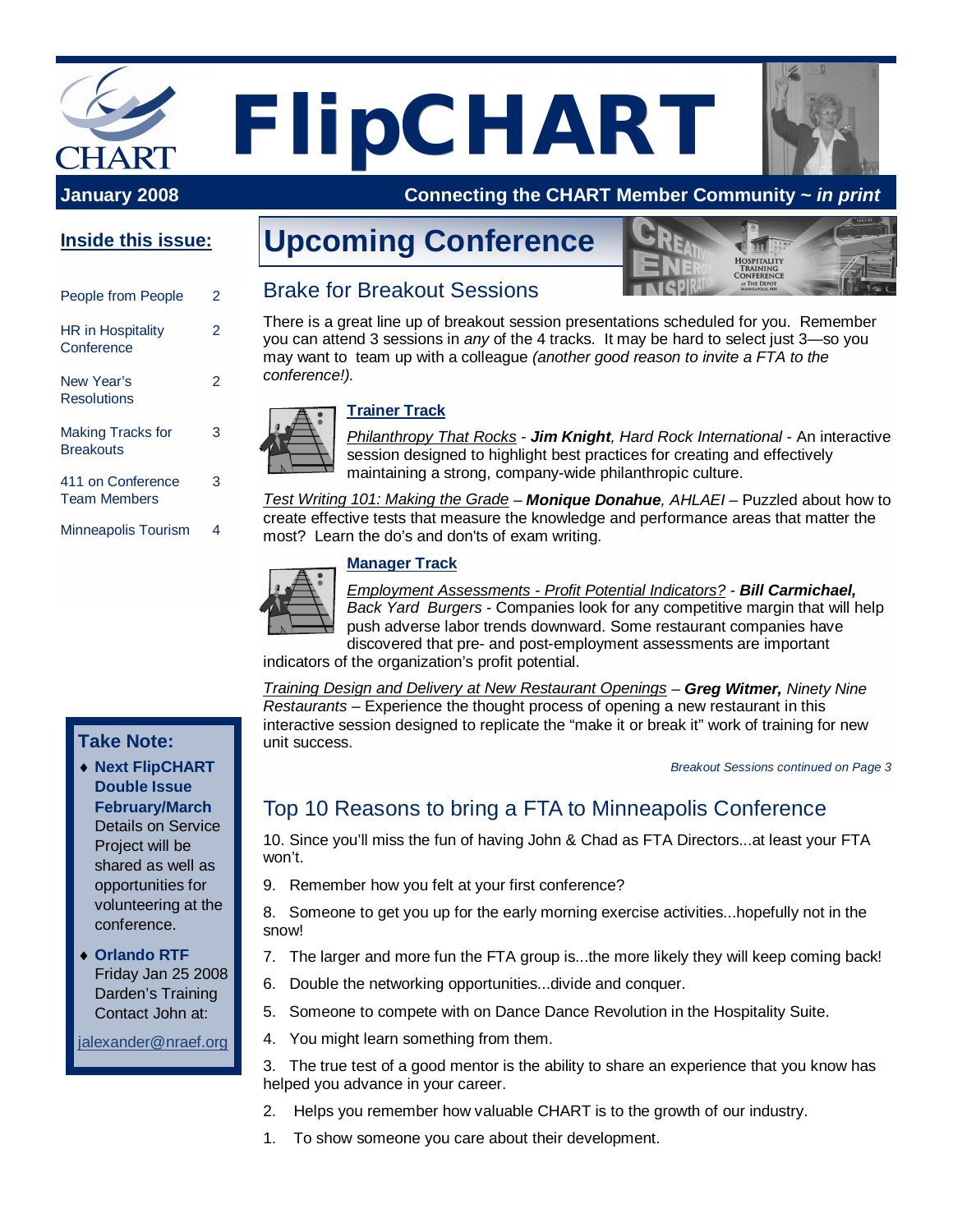

# **Working for You**

# CHART Board of Directors

#### **President**

Curt Archambault, FMP Reg. Training & Development Mgr. Jack In The Box Renton, WA (425) 687-4952 [curt.archambault@jackinthebox.com](mailto:curt.archambault@jackinthebox.com)



#### **President Elect**

John W. Isbell Dir. Training & Development IHOP Corp. Glendale, CA (818) 637-3146 [john.isbell@ihop.com](mailto:john.isbell@ihop.com)



Jennifer Michaud Director of Training CSM Lodging Minneapolis, MN (612) 395-7043 [jmichaud@csmcorp.net](mailto:jmichaud@csmcorp.net)

Lisa Oyler Assistant Dir. of HR/Training Loews Ventana Canyon Resort Tucson, AZ (520) 529-7858 [loyler@loewshotels.com](mailto:loyler@loewshotels.com)

Cheryl Wilkinson Director of Field Training Red Robin Gourmet Burgers Greenwood Village, CO (303) 475-9687 [cwilkinson@redrobin.com](mailto:cwilkinson@redrobin.com)

**Executive Director** Tara Davey CHART Headquarters Office P.O. Box 2835 Westfield, NJ 07091 (800) 463-5918 [chart@chart.org](mailto:chart@chart.org)









# People Report & HR in Hospitality Conferences

The November People Report Best Practices conference was well attended by CHART members including 10 past CHART presidents. Smiling in the photo are: Top Row (L to R) :Joleen Flory, Roz Mallet, Tami Kaiser, Susan Steinbrecher, Kathleen Taylor-Gadsby and Kathleen Wood. Seated: Rodney Morris, TJ

Schier, and Josh Davies Not Pictured: Tom Gathers





**PEOPLE REPORT** 

Don't miss out on an exclusive \$450 savings for CHART members to attend March 16-19, 2008 conference at Wynn Las Vegas . Use promotional code CHART when you register at <http://www.HRinHospitality.com/CHART> or call 1-800-727-1227 to save.

# **PRESIDENTalks Curt Archambault**



# Use CHART for New Year's Resolutions

**Happy New Year everyone!** What is the one thing that ends up being on everyone's mind this time of year? You are correct, New Year's Resolutions! The beginning of a new year brings about hopes and dreams that things are going to be better in the future, such as with health, career, and/or relationships.

Professionally, this may be the year that you resolve to volunteer at a CHART conference, be a member of a conference team, or do a break out at a conference. You may decide that you want to attend or even coordinate a Regional Training Forum. Why you may even be ready to resolve to put your name in the hat for a future CHART Board position.



The key to keeping any resolution though is taking that first step and moving it from thought to action.

- Write your personal and professional goals down on paper.
- **Share** them with people who can assist you in achieving those goals.
- **Develop** the support network necessary to help you with your journey towards your goals.

CHART is a great networking organization. I encourage you to use this network to help you with your professional goals or professional resolutions.

Make 2008 the best year ever!

*Curt*



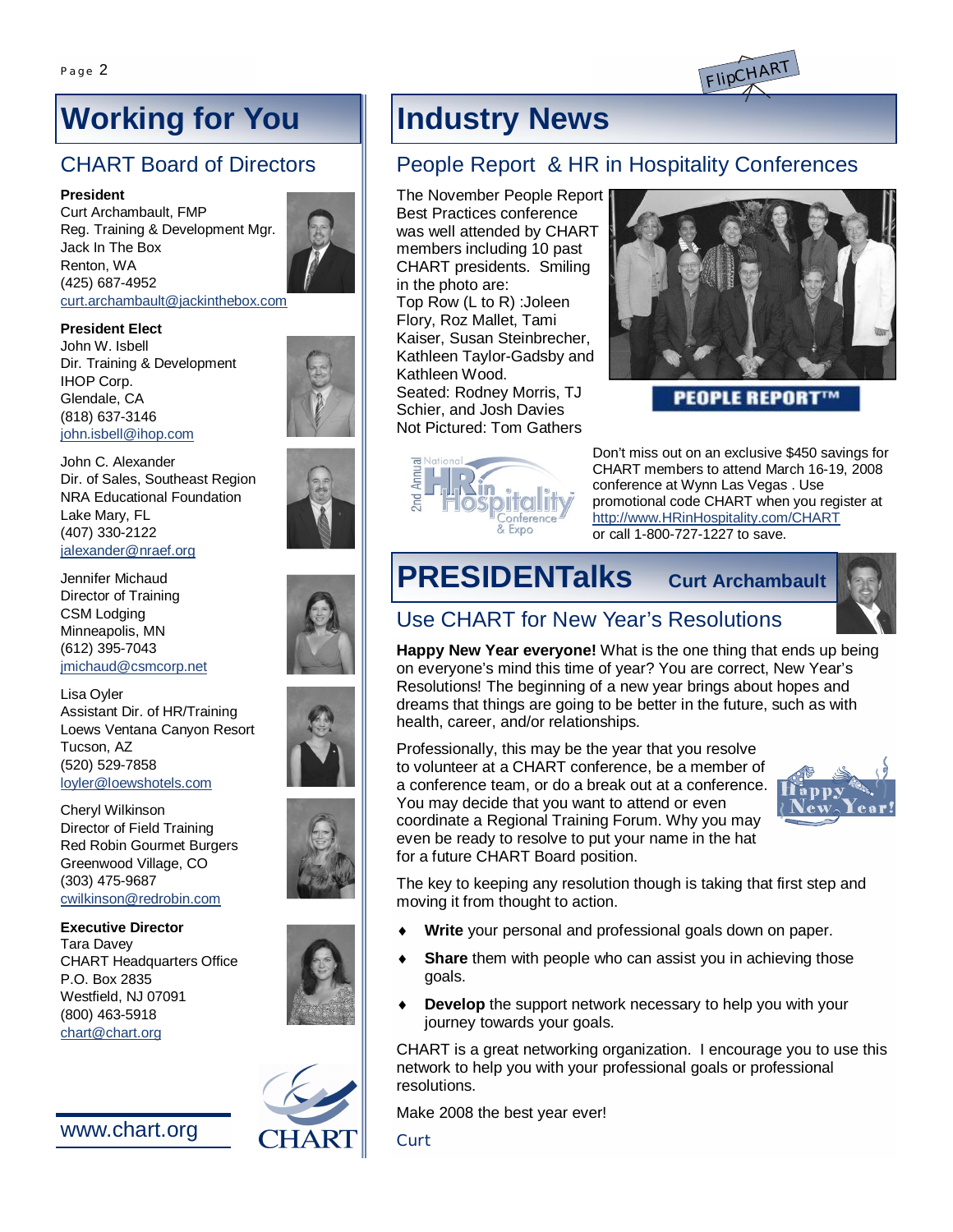

# **Upcoming Conference**



## Breakout Sessions Continued



#### **Instructional Designer**

*The Write Stuff II: Clear, Engaging Presentations* - *Donna Goldwasser, Goldwood Partners LLC -* In this session, you'll learn to build engaging, focused presentations, whether you will speak to an audience of thousands or deliver a workshop for 15.

*An Introduction to Learning 2.0 and its' Impact on Foodservice Operations – Jim Javenkoski, NRAEF –* A look at collaborative "workflow learning", the "why" behind the latest thinking in E-Learning enabled technologies that tailor learning to the individual and the real business needs.



#### **Executive / Leader**

*The REAL Path to Success for Emerging Leaders: Emotional Intelligence! - Richard Fletcher - Zaxby's Franchising, Inc. -* What makes someone a top performer or effective leader? Explore the area of Emotional Intelligence (EI) and its significance in predicting success at work.

*Conspicuous Leadership* – *Jeff Portwood, Goldwood Partners LLC –* Good managers can make things happen when they are present. See how truly effective leaders drive positive behavior and results even when they are away.

*Assistant Manager Development: Preparing the Next Generation of General Managers – Kat Cole, Hooters of America Inc.* Do you have strategic assistant manager development classes and criteria that progressively build skill sets required to transition from assistant manager or AGM to general manager? If not, learn from one of the industry's best trainers.

# Profiles of Additional Conference Team Members



**Donna Herbel**, Perkins and Marie Callender's will be joining **Vicki Houston,** Damon's, as co-Activities Director as we all jump on the track for fun at this Minneapolis Conference. Donna's a three year veteran of CHART and served on the conference

team in Tucson as a Facilities Director. Donna's energy and enthusiasm for CHART is evidenced in her "can do" attitude and drive for the organization. A perfect day for Donna (besides her job of course) is a sunny afternoon, up to her elbows in dirt, working in a flower bed or garden.



**Samuel Stanovich**, Director of ServSafe Alcohol for NRAEF, will be joining **Jennifer Johnston**, Red Lobster as co-Registration Director. Sam has been a member of CHART for a year and half, inspired to join by none other than **John Alexander**, NRAEF. He is thrilled to be a Director for the first time.

Being an expert in alcohol, he's a great guy to have around for the Winter Conference.



**Wade Chancellor** is director of training and development for Hooters of America, Inc. He has been a member of CHART for 5 years. He will be joining **John Kelley**, White Castle, as co-Facilities Director. This is Wade's first time as a director...but he's in good hands with John. When Wade is not working or giv-

ing his time to CHART, he likes to kick back by the pool with family and friends sipping Margaritas and enjoying good tunes.



**Mike Amos**, Perkins and Marie Callender's, or "Famous Amos" as he is known to many of us at CHART will be working with **Clifton Anderson**, Colonial Café, in the role of co-Hospitality Director. Mike will be bringing his signature hospitality suite down the track to

our Minneapolis conference. Mike is a lifetime member of CHART, a recipient of the Commitment to CHART award, has served on the executive team, and continues to inspire others to get involved in CHART. He has served on many conference teams, but most recently as the Hospitality Director at the Las Vegas and Tucson conferences.



| HOTEL Reservation-Contact The Depot directly.<br>Noom Rate is \$129—though reserve by 1/28 to get<br>• that rate. Call (612) 375-1700 or visit online at:<br>www.thedepotminneapolis.com<br>. |
|-----------------------------------------------------------------------------------------------------------------------------------------------------------------------------------------------|
|-----------------------------------------------------------------------------------------------------------------------------------------------------------------------------------------------|

| • Go online to:                      |
|--------------------------------------|
|                                      |
| http://conference.chart.org/register |